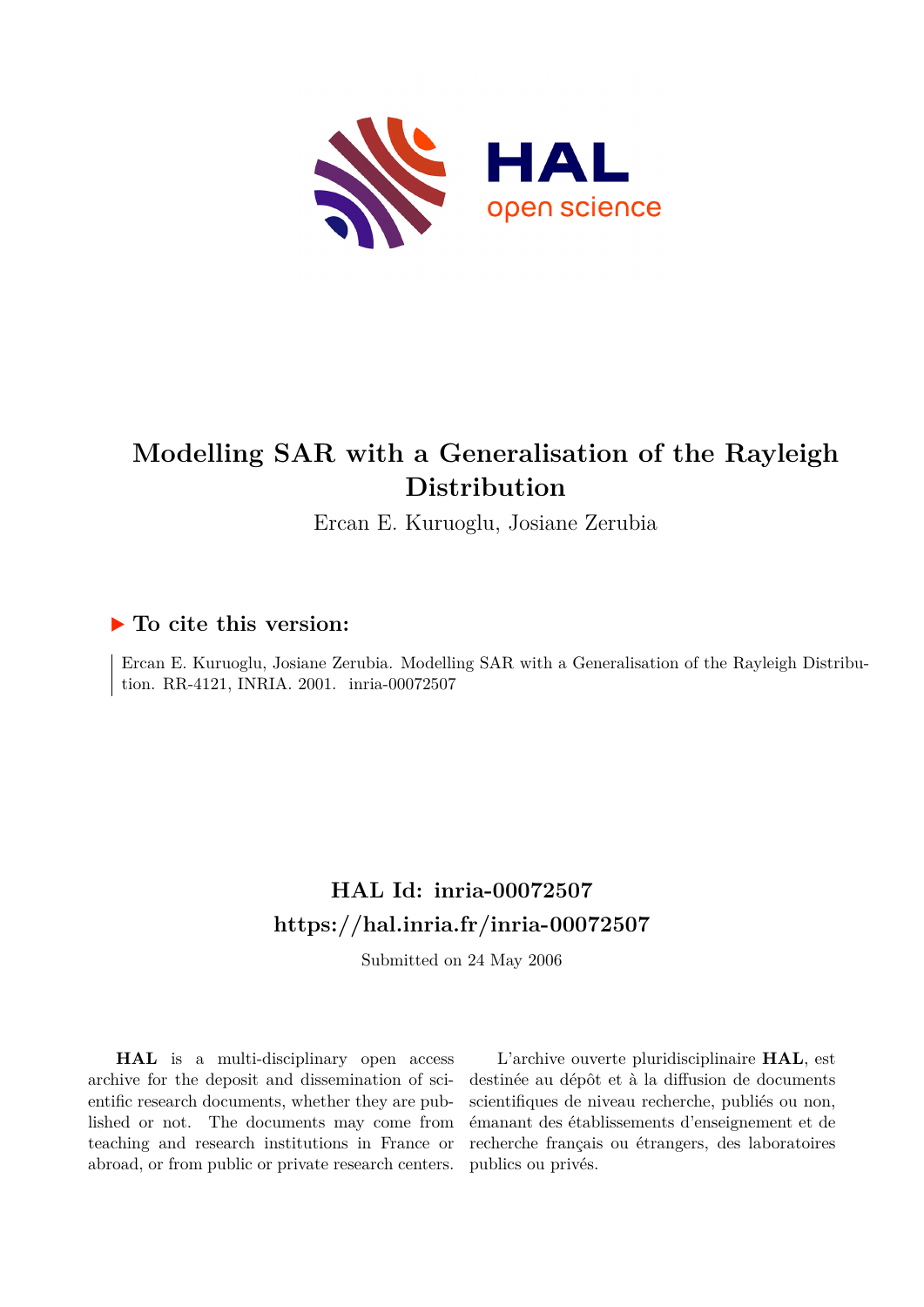

INSTITUT NATIONAL DE RECHERCHE EN INFORMATIQUE ET EN AUTOMATIQUE

# *Modelling SAR Images with a Generalisation of the Rayleigh Distribution*

Ercan E. Kuruoğlu — Josiane Zerubia

### **N˚ 4121**

February 2001

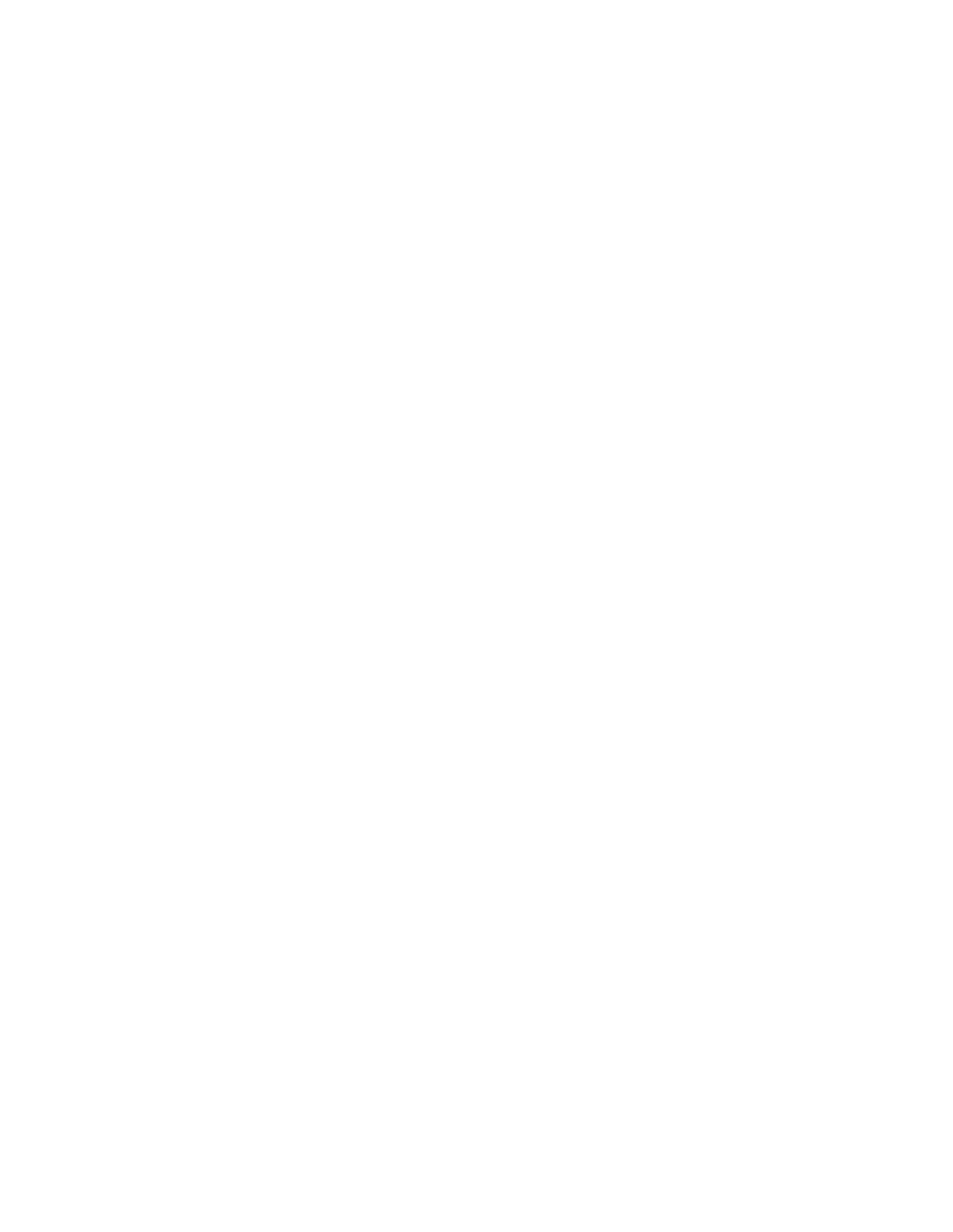

### Modelling SAR Images with a Generalisation of the **Rayleigh Distribution**

Ercan E. Kuruoğlu, Josiane Zerubia

Thème  $3$  — Interaction homme-machine. images, données, connaissances Projet Ariana

Rapport de recherche n° 4121 - February 2001 - 17 pages

**Abstract:** Synthetic aperture radar (SAR) imagery has found important applications since its introduction, due to its clear advantage over optical satellite imagery, being operable in various weather conditions. However, due to the physics of radar imaging process, SAR images contain unwanted artefacts in the form of a granular look which is called speckle. The assumptions of the classical SAR image generation model lead to the convention that the real and imaginary parts of the received wave follow a Gaussian law, which in turn means that the amplitude of the wave has a Rayleigh distribution. However, some experimental data show impulsive characteristics which correspond to underlying heavy-tailed distributions, clearly non-Rayleigh. Some alternative distributions have been suggested such as Weibull and log-normal distributions, however, in most of the cases these models are empirical, not derived with the consideration of underlying physical conditions and therefore are case specific. In this report, relaxing some of the assumptions leading to the classical Rayleigh model and using the recent results in the literature on  $\alpha$ -stable distributions, we develop a generalised (heavy-tailed) version of the Rayleigh model based on the assumption that the real and the imaginary parts of the received signal follows an isotropic  $\alpha$ -stable law which is suggested by a generalised form of the central limit theorem. We also derive novel methods for the estimation of the heavy-tailed Rayleigh distribution parameters based on negative fractional-order statistics for model fitting. Our experimental results show that the heavytailed Rayleigh model can describe a wide range of data which could not be described by the classical Rayleigh model.

**Key-words:**  $\alpha$ -stable distribution, generalised Rayleigh distribution, heavy-tailed Rayleigh distribution, synthetic aperture radar (SAR) imagery, negative order statistics.

This work was partly funded by the European Research Consortium in Informatics and Mathematics (ERCIM). The authors would like to thank the French Space Agency (CNES) and the Sandia National Labs for providing SAR data.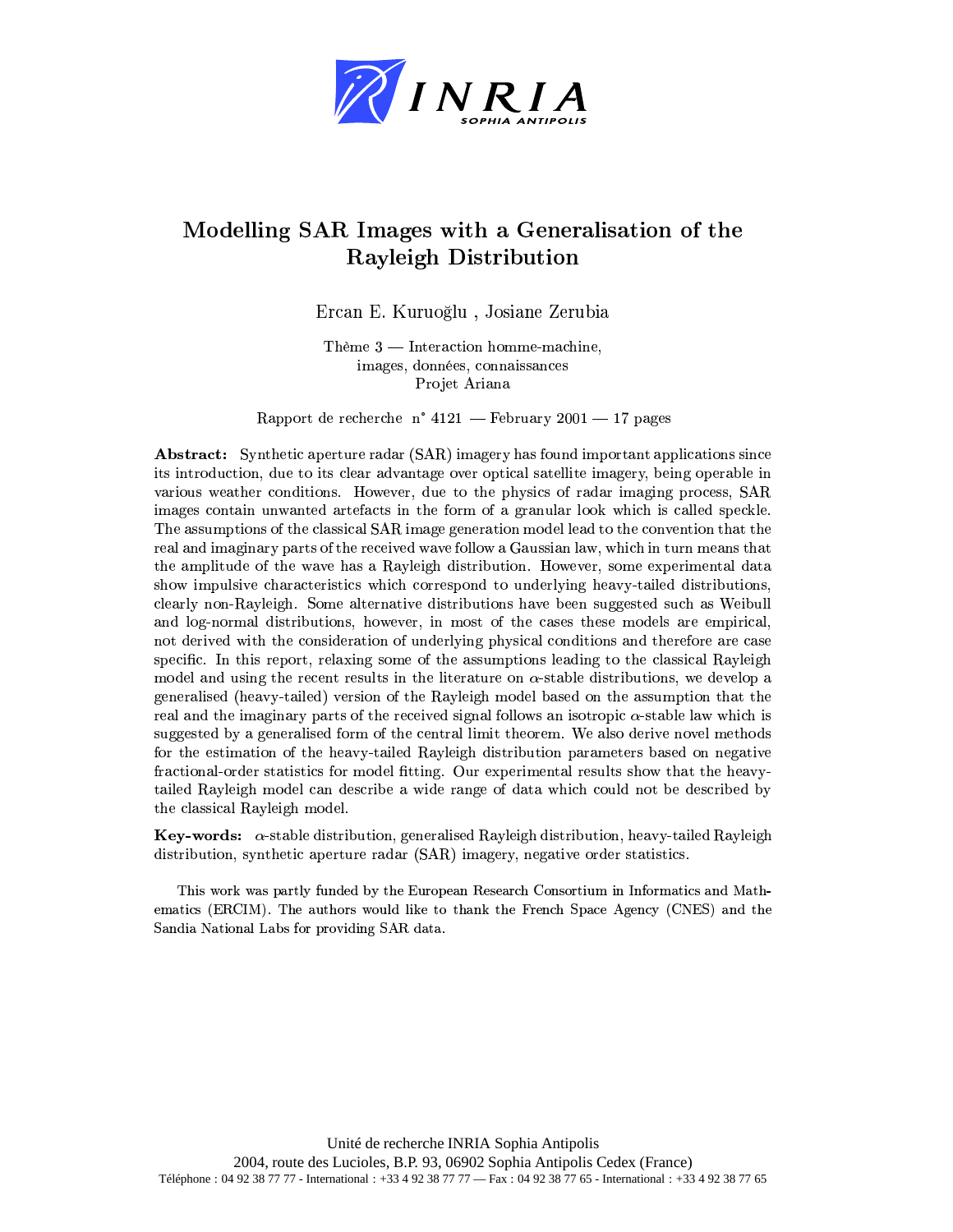### Modélisation d'Image RSO par Généralisation d'une Distribution de Rayleigh

Résumé : L'imagerie Radar à Synthése d'Ouverture (RSO) a conduit à d'importantes applications, du fait de son avantage certain sur l'imagerie satellitaire optique (utilisation tout temps). Cependant, du fait de la physique du capteur RSO, les images produites présentent des artefacts non désirables, connus sous le nom de bruit de chatoiement. L'hypothèse que les parties réelles et imaginaires de l'onde recue suivent une loi Gaussienne (ce qui revient à dire que l'amplitude de l'onde suit une distribution de Rayleigh) découle des hypothèses classiquement faites sur le modèle de génération de l'image RSO.

Cependant, des données expérimentales présentent des charactéristiques impulsionnelles correspondant à des distributions à queue lourde sous-jascentes, qui ne sont pas de type Rayleigh. D'autres distributions telles que les lois de Weibull ou log-normale ont été proposées. Cependant, dans la plupart des cas, ces modèles sont empiriques ne prenant pas, en compte la physique du capteur, et sont trop spécifiques.

Dans ce rapport, en relachant quelques hypothèses qui conduisent au modèle de Rayleigh et en utilisant des résultats récents publiés dans la littérature sur les distributions  $\alpha$ -stables, nous proposons une version généralisée (à queue lourde) du modèle de Rayleigh. Ceci est fondé sur l'hypothèse que les parties reélle et imaginaire du signal reçu suivent une loi  $\alpha$ stable isotrope, suggérée par une généralisation du théorème central limite. Nous présentons également de nouvelles mèthodes d'estimation des paramètres d'une distribution de Rayleigh à queue lourde fondées sur des statistiques d'ordre fractionnaire négatif. Les tests expérimentaux montrent que le modèle de Rayleigh à queue lourde permet de décrire une grande variété de données qui ne pourraient pas être décrites de façon satisfaisante par un modèle de Ravleigh classique.

distribution  $\alpha$ -stable, distribution de Rayleigh généralisée, distribution de Mots-clés : Rayleigh à queue lourde, imagerie radar à synthèse d'ouverture (RSO), statistiques d'ordre négatif.

Ce travail a bénéficié du soutien financier partiel d'ERCIM (European Research Consortium in Informatics and Mathematics). Les auteurs souhaitent remercier le CNES et Sandia Labs pour la fourniture des images RSO.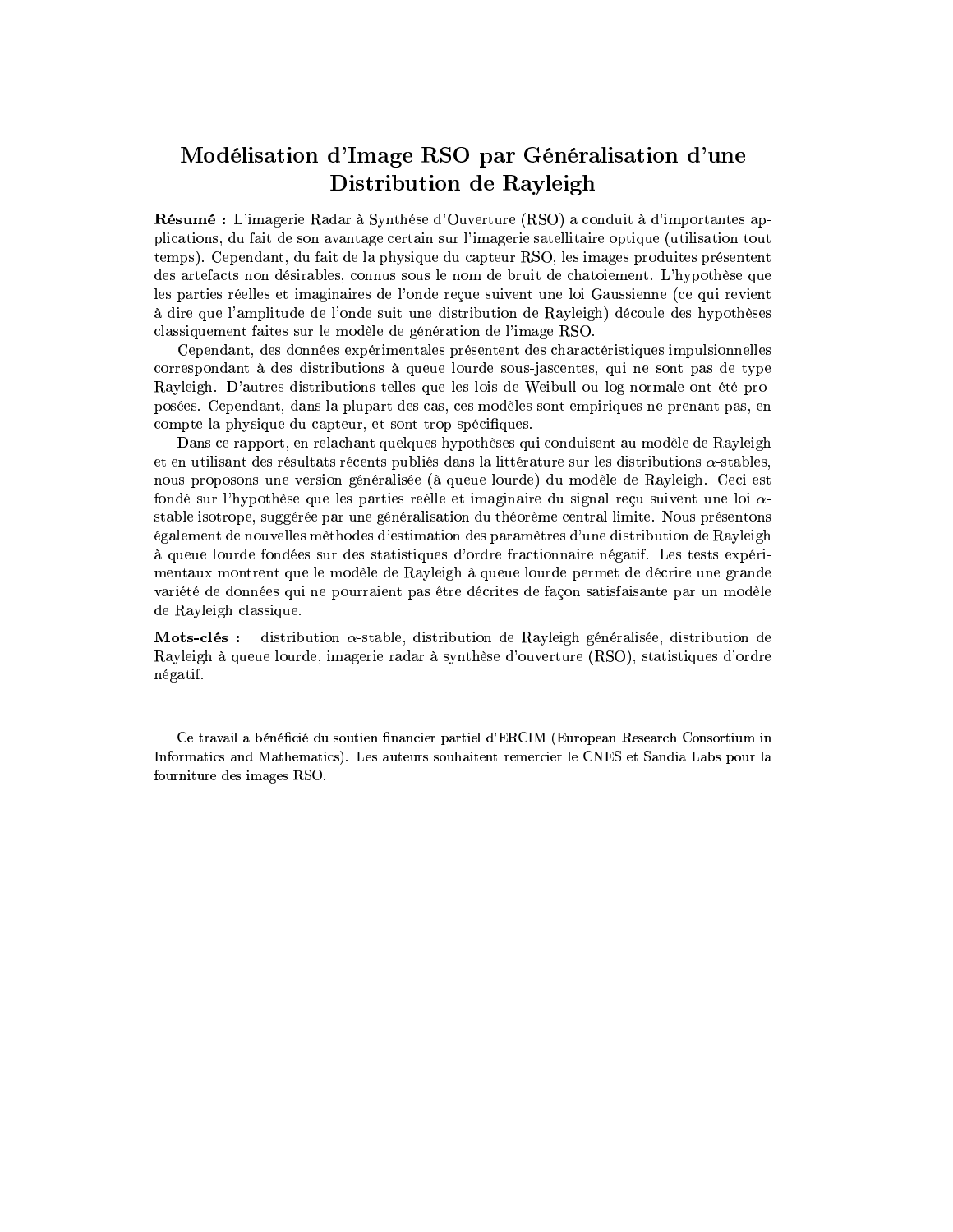### Contents

|       | 1 Introduction                                                                                                  | $\overline{\bf{4}}$ |
|-------|-----------------------------------------------------------------------------------------------------------------|---------------------|
|       | 2 Considerations of the Physical Environment                                                                    | 6                   |
|       | 3 The $\alpha$ -Stable Distribution                                                                             | 7                   |
|       | 4 Heavy-tailed Rayleigh Model                                                                                   | 8                   |
|       | 5 Estimation of the Heavy-Tailed Rayleigh Model<br>5.1 Moments of the Heavy-Tailed Rayleigh Distribution<br>5.2 | 9<br>- 9            |
| 6     | <b>Simulation Results</b>                                                                                       | 12                  |
| $7 -$ | Conclusions                                                                                                     | 12                  |

 $\sqrt{3}$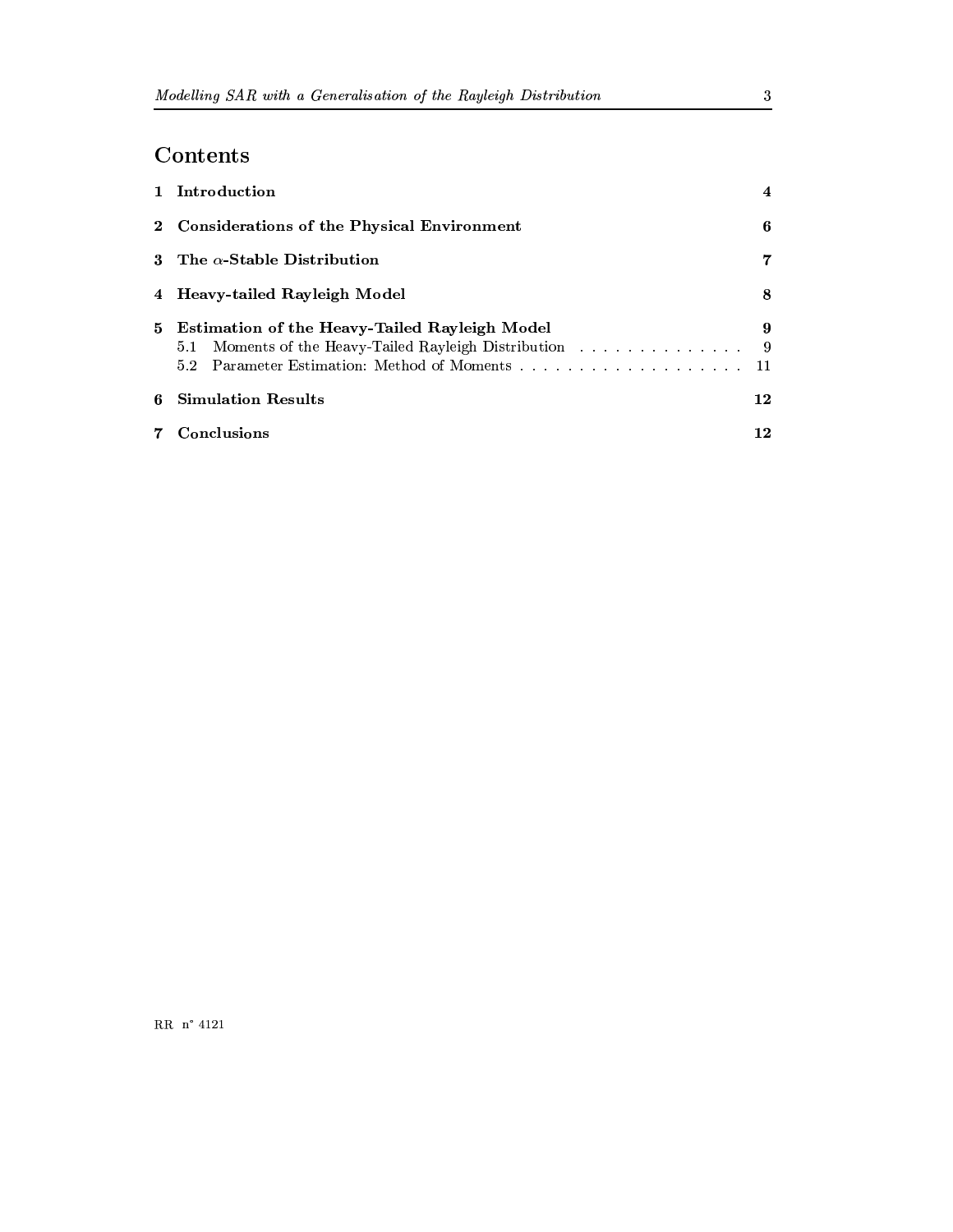#### Introduction  $\mathbf{1}$

Synthetic aperture radar (SAR) imagery has become increasingly popular over the last couple of decades over optical satellite imagery due to its operability regardless of weather conditions and the independence of resolution from sensor highth. However, there are problems associated with the nature of radar imaging process: due to comparability of the wavelength to surface roughness in some cases the wave reflections occur in various directions dictated by the incidence angle, surface structure, dielectric constant of the surface, factors too many to be successfully accounted by a simple deterministic model. The coherent addition of these reflected waves in the receiver out-of phase results in the granular look of the images which is referred to as speckle noise.

Presence of speckle noise degrade SAR images significantly and it may hide important details on the images and therefore may lead to the loss of crucial information. The first step towards removing speckle noise is to understand its statistical properties.

Traditionally, several assumptions have been made for developing a statistical model for the speckle noise. These can be summarised as  $[21]$ : 1) the scatterers are statistically independent, 2) the number of scatterers is a large number, 3) the scattering amplitude and the instantaneous phase are independent random variables, 4) the phase is uniformly distributed over the range  $[0, 2\pi]$ , 5) no individual scatterer dominates the whole scene, 6) the reflection surface is large when compared to the size of individual reflectors.

Under the first two assumptions, invoking the central limit theorem, it has been assumed that the real and the imaginary parts of the received complex signal are independent, zero mean, identically distributed Gaussian random variables [4]. That is, if the total scattered signal is

$$
X_{re} + jX_{im} = \Sigma_{i=1}^{N} X_i \exp(j\phi_i)
$$
 (1)

$$
= \Sigma_{i=1}^N X_i \cos(\phi_i) + j \Sigma_{i=1}^N X_i \sin(\phi_i), \qquad (2)
$$

where  $X_{re}$ ,  $X_{im}$  are the real and imaginary parts of the total signal, and  $X_i$  and  $\phi_i$  are the amplitude and phase of the *i*th scattered complex wave, then the real and the imaginary parts have the following joint probability density function:

$$
p(X_{re}, X_{im}) = \frac{1}{2\pi\sigma^2} \exp\left(-\frac{X_{re}^2 + X_{im}^2}{2\sigma^2}\right)
$$
 (3)

Converting this expression into polar coordinates, with  $r = (X_{re}^2 + X_{im}^2)^{1/2}, \phi = \arctan(\frac{X_{im}}{X_{re}})$ , we obtain

$$
p(r,\phi) = \frac{r}{\pi\sigma^2} \exp(-\frac{r^2}{2\sigma^2})
$$
\n(4)

Following from the third assumption, the amplitude and the phase are independent and the phase, which does not even appear in the formula, can be integrated out to obtain the following expression for the amplitude distribution which is the Rayleigh probability density function (pdf):

$$
p(r) = \frac{r}{\sigma^2} \exp\left(-\frac{r^2}{2\sigma^2}\right) \tag{5}
$$

**INRIA**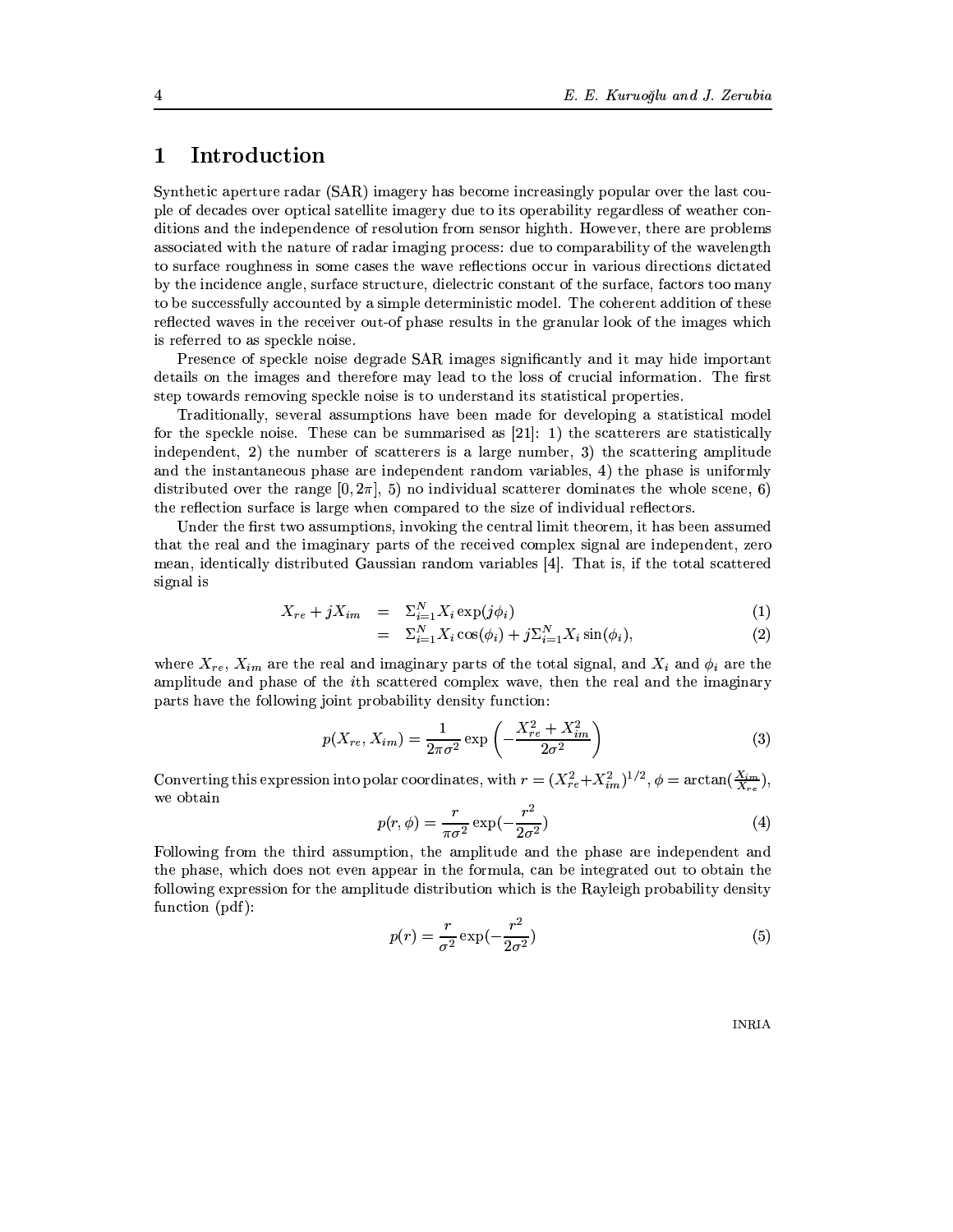Despite the theoretical appeal and the analytical simplicity of this model, frequently, reallife SAR data deviate from the Rayleigh distribution [22] in the form of impulsive behaviour which indicates underlying heavy-tailed distributions. To accommodate for such behaviour various models such as Weibull [22], and log-normal distributions [21] and the K-distribution [7] were suggested.

Among these, the log-normal distribution provides a convenient choice when one is using the multiplicative noise model since homomorphic filtering converts the problem into that of an additive Gaussian noise model.

$$
f(x) = \frac{1}{x\sigma\sqrt{2\pi}} \exp\left(-\frac{(\ln(x) - \mu)^2}{2\sigma^2}\right), \qquad x > 0
$$
 (6)

it fails modelling the lower half of the SAR histograms and overestimates the range of variation [10]. Another popular model is the Weibull distribution which showed some degree of success in modelling urban scenes and sea clutter [20]. The Weibull distribution the pdf of which is given as follows,

$$
f(x) = \frac{\alpha}{\gamma^{\alpha}} x^{\alpha - 1} \exp\left(-\left(\frac{x}{\gamma}\right)^{\alpha}\right)
$$
 (7)

unfortunately is an empirical model with no theoretical justification. The K-distribution is represented with its pdf

$$
f(x) = \frac{4}{\gamma \Gamma(\alpha)} \left(\frac{x}{\gamma}\right)^{\alpha} K_{\alpha - 1} \left(2\frac{x}{\gamma}\right)
$$
 (8)

where  $K(.)$  is the modified Bessel function of the first type [3]. K-distribution is a successful model for sea clutter, and as the Weibull distribution, has the Rayleigh distribution as its special case. However, the parameter estimation of K-distribution is not straight forward [10]. These models are generally empirical, were not derived considering underlying physical generation mechanisms and are, therefore, case-specific. We argue that a theoretically more sound and more general model needs be developed which accounts both for cases the Rayleigh distribution can model and the heavy tailed cases in which Rayleigh is unsuccessful.

As the first step, we suggest that the assumptions of the classical Rayleigh model [4] needs to be reconsidered for a more realistic model. In Section 2, we will discuss an important physical fact not taken into account by the Rayleigh model. This will lead us to the discussion of an alternative model for the real and imaginery parts of the received signal. The properties of this alternative model namely the  $\alpha$ -stable distribution is presented in Section 3. In Section 4, we will proceed to develop our new model for SAR images which we call heavytailed Rayleigh distribution. In Section 5, we will present novel estimation techniques based on negative order statistics for the estimation of parameters of the heavy-tailed Rayleigh distribution, which will be used in Section 6 for model fitting to SAR images. Conclusions will be given in Section 7.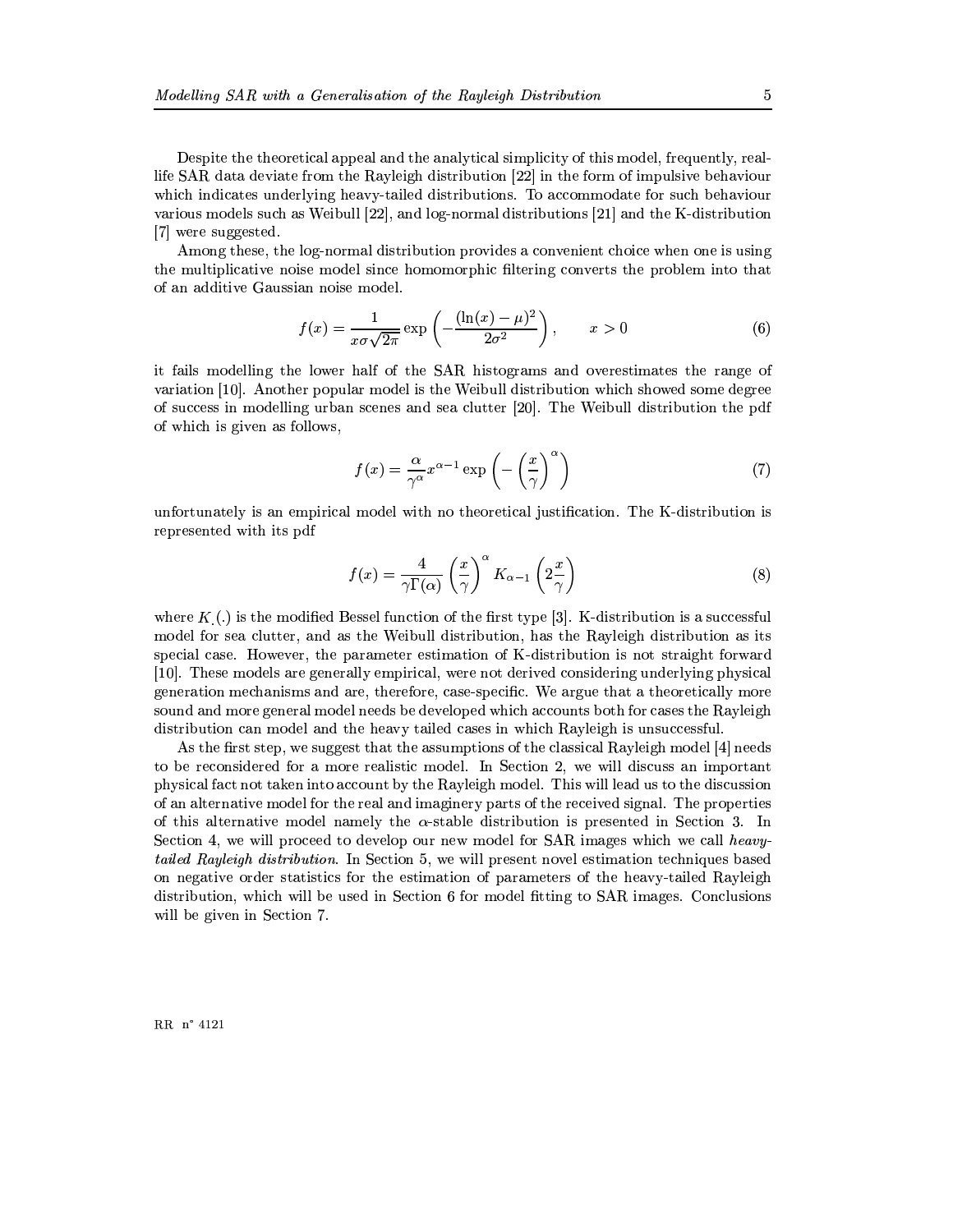#### $\overline{2}$ **Considerations of the Physical Environment**

We argue that a theoretically more sound model can be developed by reconsidering the assumptions of the Rayleigh model [4]. The assumptions of the Rayleigh model were given in Section 1. What is missing in this model is the consideration of the propagation conditions of the reflected waves and the spatial and temporal distribution of the reflectors on the surface. Since the waves are propagating in a physical medium, one should also include in the model the way the waves are effected from the medium. A widely accepted model [13] is attenuation by a factor which varies with a power of the distance:

$$
a(r) = \frac{K}{r^m} \tag{9}
$$

where r is the distance travelled by the wave, K is related with the transmitted power and  $m$  depends on the electrical properties of the medium. Then, we can describe the received wave as  $[6]$ :

$$
\mathbf{Y} = \sum_{i=1}^{\infty} \frac{K}{r^m} \mathbf{X}_i.
$$
 (10)

Further we assume that the reflectors form a Poisson point process in the plane, that is, the probability of  $k$  scatterers in the unit region is

$$
\frac{e^{-\lambda}\lambda^k}{k!}.\tag{11}
$$

Eq.  $(10)$  is in the form of Le Page series [19] and has interesting convergence properties as discussed in  $[6]$ . In  $[6]$ , Ilow and Hatzinakos consider modelling the interference in multiple access communication systems and showed that under these assumptions (independence of interferers, large number of interferers, attenuation according to Eq. (9) and Poisson distribution of interferers), the characteristic function of Y follows an  $\alpha$ -stable distribution. This is in accordance with Nikias and Shao's earlier result [13]. Nikias and Shao, in [13], considered the problem of modelling the limiting distribution of superposition of a large number of noise pulses generated by noise sources randomly located in space. They considered a filtered-impulse mechanism of the noise process under appropriate assumptions on the spatial and temporal distributions of noise sources and their propagation conditions. They arrived at the result that limit distribution is a symmetric  $\alpha$ -stable law, the parameters of which is related to the physical environment parameters.

One of the main justifications of the classical Rayleigh model was that due the assumption of a large number of reflectors one can invoke the central limit theorem according to which the distribution of the real and complex parts of the received wave approaches the Gaussian distribution. However, a generalised version of the central limit theorem says that the sum of a large number of i.i.d. processes approach the  $\alpha$ -stable law [11] which contains the Gaussian distribution as a special case but can also describe impulsive and skewed behaviour. Therefore, the  $\alpha$ -stable model is an equally well-justified and more general model. Motivated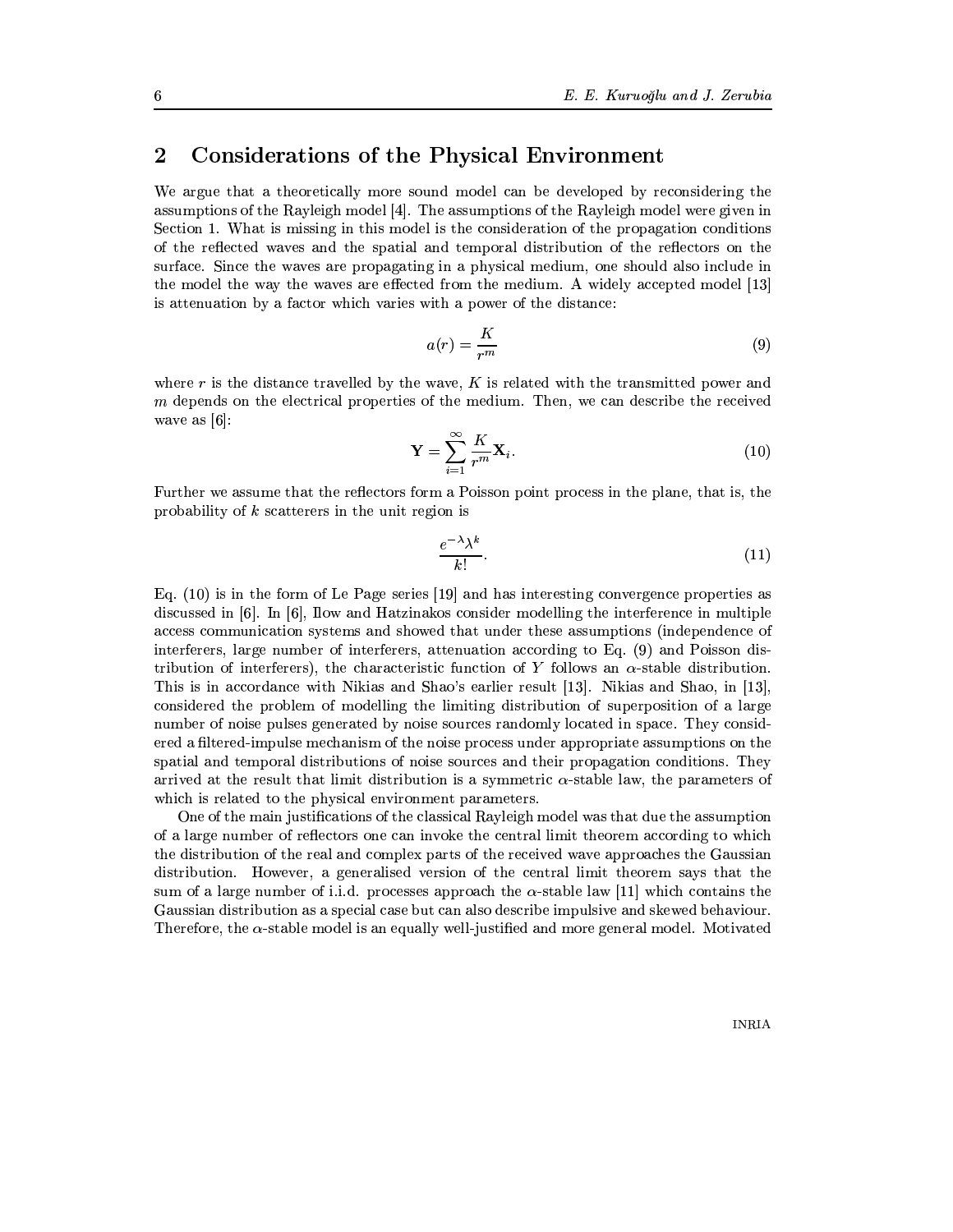by the *generalised central limit theorem* [11], and the results of Nikias and Shao [13] and Ilow and Hatzinakos [6], we suggest adopting the symmetric  $\alpha$ -stable model for the real and the imaginary parts of the signal in the receiver of a synthetic aperture radar.

#### 3 The  $\alpha$ -Stable Distribution

The  $\alpha$ -stable distribution family which found important applications in financial time series analysis [12] and signal processing [13], was first developed by Levy [11] during his study of the generalisation of the central limit theorem as the only distribution family suggested by the generalised central limit theorem. For detailed accounts of the properties of this distribution family, the reader is referred to [19] and [13]. A recent account of diverse applications can also be found in [14]. Due to the lack of a compact analytical expression for its probability density function (pdf), the  $\alpha$ -stable distribution is represented most conveniently by its characteristic function which is the Fourier transform of its pdf given below:

$$
\varphi(t) = \begin{cases} \exp\{j\delta t - \gamma |t|^{\alpha} [1 + j\beta \text{sign}(t) \tan(\frac{\alpha \pi}{2})]\}, & \text{if } \alpha \neq 1\\ \exp\{j\delta t - \gamma |t|^{\alpha} [1 + j\beta \text{sign}(t)\frac{2}{\pi} \log|t|]\}, & \text{if } \alpha = 1 \end{cases}
$$
(12)

where  $-\infty < \delta < \infty$  is the location parameter and simply corresponds to a shift in the x-axis in the pdf domain,  $\gamma > 0$  is the scale parameter and corresponds to the dispersion of the random variable around the mean in analogy to variance in the Gaussian case,  $0 < \alpha < 2$ is the characteristic exponent which sets the thickness of the tails of the distribution and  $-1 \leq \beta \leq 1$  is the symmetry parameter which sets the skewness of the distribution.

In this paper, we will restrict our attention to a special case, namely the (zero-mean) symmetric  $\alpha$ -stable ( $S\alpha S$ ) distribution, which has the characteristic function

$$
\psi(t) = \exp(-\gamma|t|^{\alpha})\tag{13}
$$

following the suggestions of  $[6, 13]$  and due to its simplicity.

Symmetric  $\alpha$ -stable distributions have found successful applications in various branches of signal processing and a recent account of diverse applications can be found in  $[14]$ . In particular, in 2, Banerjee *et al.* used  $\alpha$ -stable distributions in modelling the clutter in ultra-wideband (UWB) SAR images. The problem we study is different in that we consider narrow band SAR images and we aim at modelling the whole image with speckle rather than only the clutter arising from non-target objects in the image. Other work in image processing with  $\alpha$ -stable distributions include [15] where Pesquet-Popescu and Pesquet study  $\alpha$ -stable textures with long-range dependence and [9] where Kuruoglu and Zerubia study autoregressive  $\alpha$ -stable textures and suggest model estimation techniques. Another related work in image processing is [17] where Poliannikov al. and Krim study Levy random field models for infrared images.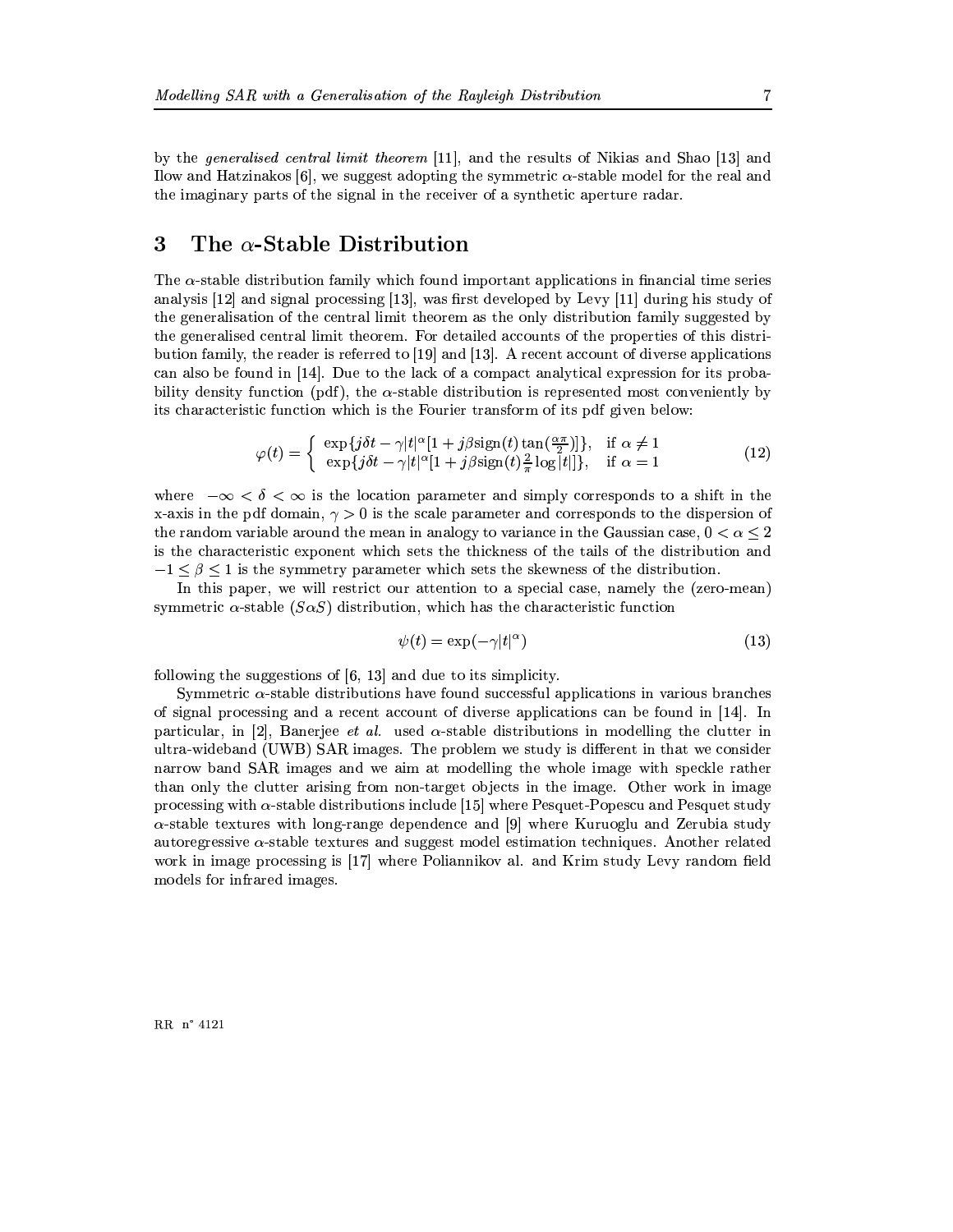#### **Heavy-tailed Rayleigh Model**  $\overline{\mathbf{4}}$

Following the arguments of  $[6, 13]$  and invoking the generalised central limit theorem, we assume that the real and the imaginary parts of the received signal (Eq. 2) are jointly  $S\alpha S$ . Therefore we need to consider the bivariate isotropic  $\alpha$ -stable distribution [13] which is described by its characteristic function as:

$$
\psi(t_1, t_2) = \exp(-\gamma |\mathbf{t}|^{\alpha}) \tag{14}
$$

where  $|\mathbf{t}| = \sqrt{t_1^2 + t_2^2}$ . The marginal distributions of  $t_1$  and  $t_2$  are as given in Eq. (13). The probability density function can be evaluated by taking the Fourier transform of Eq.  $(14)$ :

$$
f_{\alpha,\gamma}(x_{re},x_{im}) = \frac{1}{(2\pi)^2} \int_{t_1} \int_{t_2} \exp(-\gamma |\mathbf{t}|^{\alpha}) \exp(-(x_{re}t_1 + x_{im}t_2)) dt_1 dt_2 \tag{15}
$$

Converting this integral into the polar coordinates, by  $s = |\mathbf{t}| = \sqrt{t_1^2 + t_2^2}$  and  $\theta = \arctan(\frac{t_1}{t_2})$ , one obtains:

$$
f_{\alpha,\gamma}(x_{re}, x_{im}) = \frac{1}{(2\pi)^2} \int_0^{2\pi} \int_0^{\infty} s \exp(-\gamma s^{\alpha}) J_0(s|\mathbf{x}|) ds d\theta \qquad (16)
$$

where we used the definition of the Bessel functions  $(J_0$  is the zeroth order Bessel function of the first kind [3]) and  $|\mathbf{x}| = \sqrt{x_{re}^2 + x_{im}^2}$ . Since,  $\theta$  does not explicitly appear in the integral, the outer integral can be evaluated simply which only provides a  $2\pi$  factor:

$$
f_{\alpha,\gamma}(x_{re}, x_{im}) = \frac{1}{2\pi} \int_0^\infty s \exp(-\gamma s^\alpha) J_0(s|\mathbf{x}|) ds \qquad (17)
$$

Since in most schemes one is interested in amplitude detection, we make the following transformation (into polar coordinates)

$$
f(r,\phi) = r f_{\alpha,\gamma}(r\cos\phi, r\sin\phi), \quad r \ge 0, \ 0 \le \phi \le 2\pi
$$
 (18)

substituting from Eq.  $(17)$ , we reach to

$$
f_{\alpha,\gamma}(r,\phi) = \frac{r}{2\pi} \int_0^\infty s \exp(-\gamma s^\alpha) J_0(sr) ds \qquad (19)
$$

Once again, integrating out  $\phi$  which is uniformly distributed the final expression is obtained for the amplitude.

$$
\eta_{\alpha,\gamma}(r) = r \int_0^\infty s \exp(-\gamma s^\alpha) J_0(sr) ds \qquad (20)
$$

We prefer to call this distribution *heavy-tailed Rayleigh distribution*. The reason for this choise of terminology is that this new generalised form of the Rayleigh distribution can describe impulsive data and its p.d.f. has thicker tails when compared to the classical Rayleigh distribution.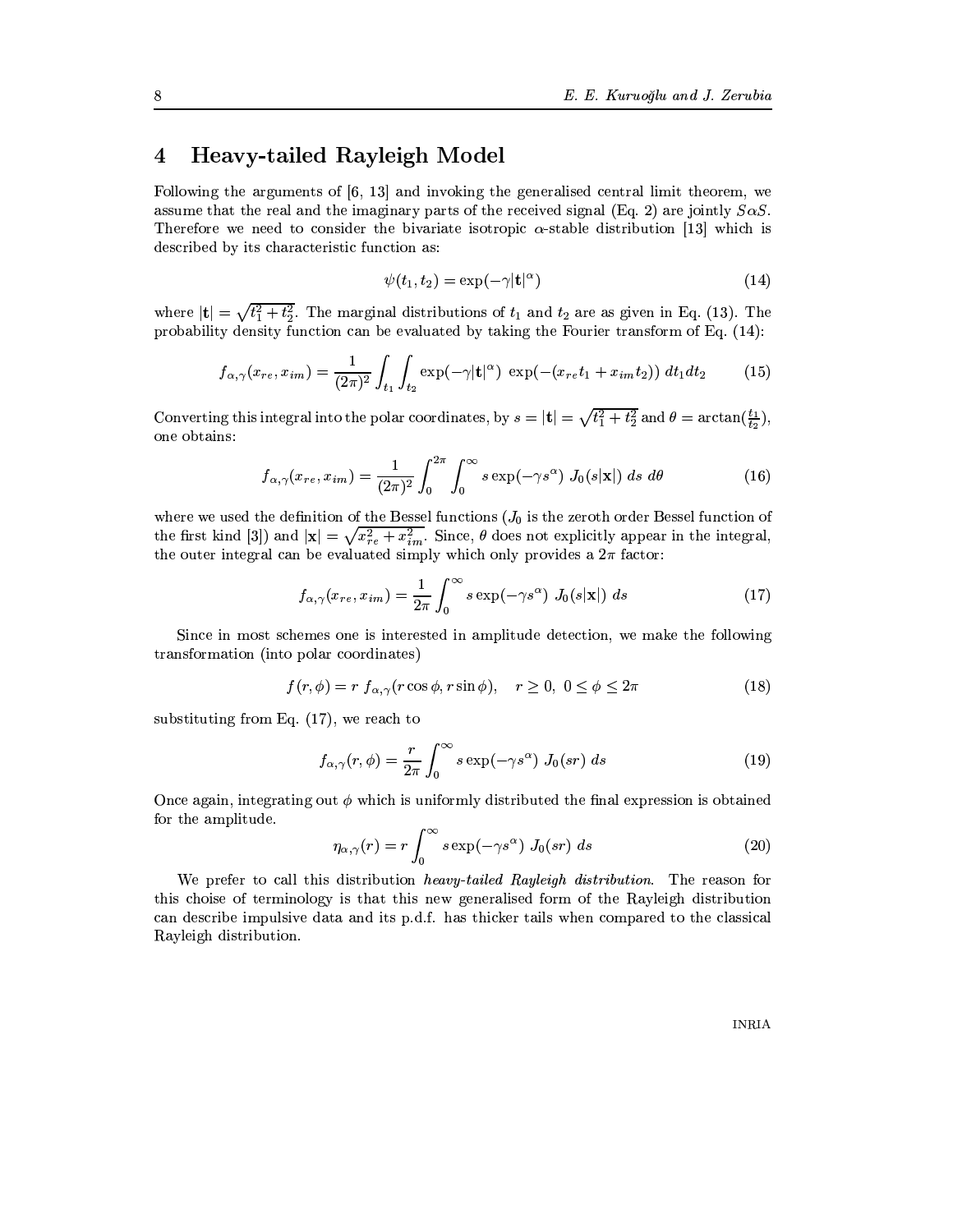Considering the special case,  $\alpha = 2$ , we use the following identity from [5]

$$
\int_0^\infty z \, \exp(-az^2) \, J_0(bz) \, dz = \frac{1}{2a} \exp\left(-\frac{b^2}{4a}\right), \quad a > 0, \quad b > 0 \tag{21}
$$

in Eq.  $(20)$  to obtain

$$
\eta_{2,\gamma}(r) = \frac{r}{2\gamma} \exp\left(-\frac{r^2}{4\gamma}\right). \tag{22}
$$

which is basically the classical Rayleigh distribution as expected since for  $\alpha = 2$ , the member of the  $\alpha$ -stable family is Gaussian. Next, we consider the special case  $\alpha = 1$  (which corresponds to the Cauchy distribution), using the following identity from [5]

$$
\int_0^\infty z^{n+1} \exp(-az) J_n(bz) dz = \frac{a2^{n+1} b^n \Gamma(n+3/2)}{\sqrt{(\pi)} (a^2 + b^2)^{n+3/2}}, \ a > 0, b > 0, n > -1
$$
 (23)

one can obtain

$$
\eta_{1,\gamma}(r) = \frac{r\gamma}{(r^2 + \gamma^2)^{3/2}},\tag{24}
$$

For other values of  $\alpha$ , we cannot evaluate the integral in Eq. (20). Asymptotic series expansions exist [13]; however, these expansions are numerically very unstable and need a large number of components for convergence. Therefore, we do not suggest using them; instead, one can use numerical integration to evaluate Eq. (20).

To give a feeling about the characteristics of this class of distributions, they are plotted for various values of the characteristic exponent  $\alpha$  in Figure (1) ( $\gamma = 1$ ).

#### $\overline{5}$ Estimation of the Heavy-Tailed Rayleigh Model

For the heavy-tailed Rayleigh model to be of any practical use, one should be able to estimate the parameters  $\alpha$  and  $\gamma$  from the observed data. Eq. (20) is not in a compact form and it does not seem to be possible to invert it to obtain parameter values.

Pierce in [16], where he uses the heavy-tailed Rayleigh distribution to model sea clutter. claims that for  $1.3 < \alpha < 2$ ,  $\alpha$  is approximately 1.5 times the reciprocal of the first negative order moment of the distribution. He suggests that one can then calculate the p.d.f.s for a few  $\alpha$  values around this value and choose the one which gives the best fit to data. He does not provide any schemes to estimate  $\gamma$ . This is a tedius and, we believe, unreliable way of estimating  $\alpha$ . In this paper, we suggest an estimation method belonging the class of method-of-moments where we exploit the negative order moments of the heavy-tailed Rayleigh distribution to estimate both  $\alpha$  and  $\gamma$ .

#### $5.1$ Moments of the Heavy-Tailed Rayleigh Distribution

The pth order moment of heavy-tailed Rayleigh distribution can be written as

$$
E(r^{p}) = \int_{0}^{\infty} r^{p+1} \int_{0}^{\infty} s \exp(-\gamma s^{\alpha}) J_{0}(sr) ds dr \qquad (25)
$$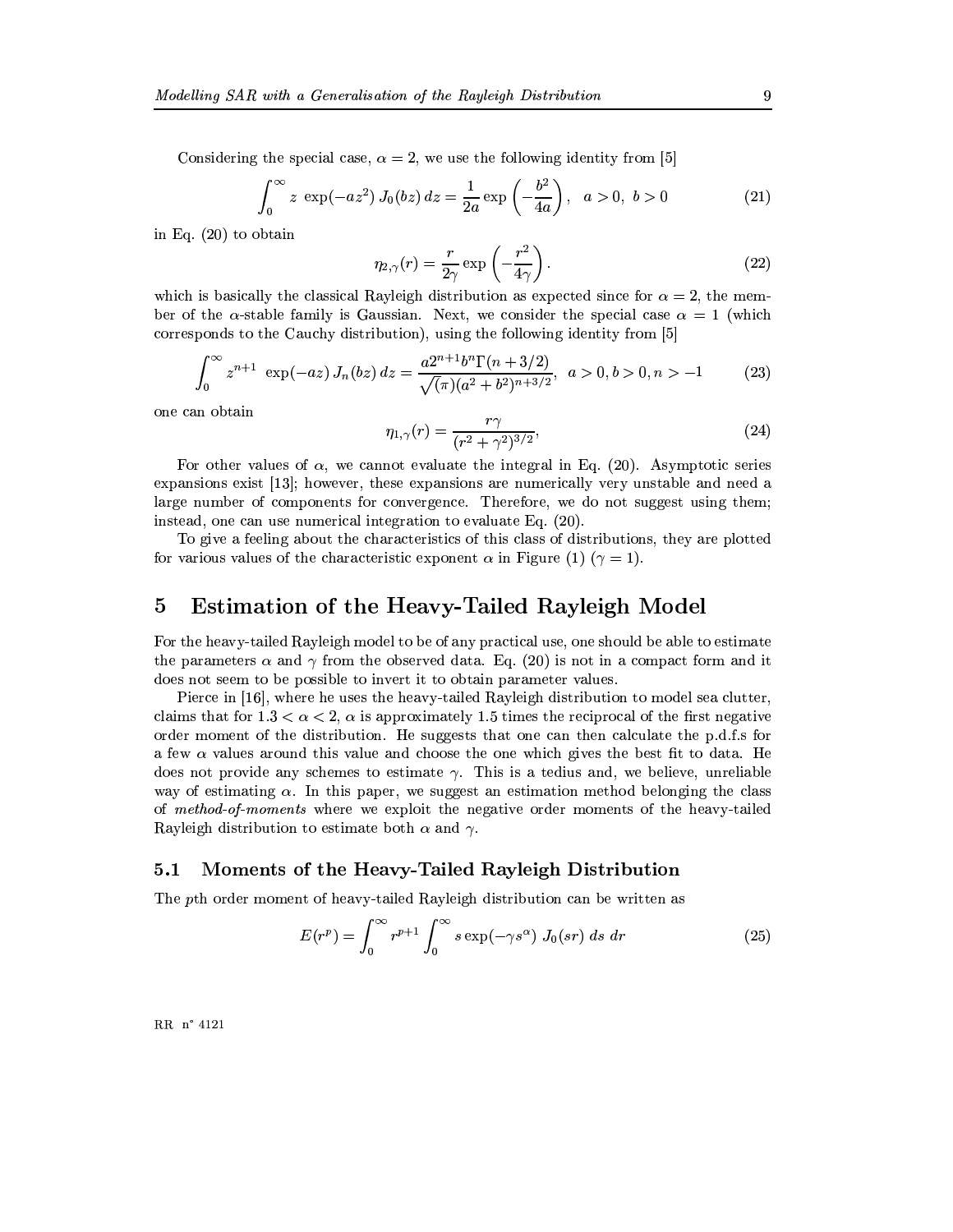

Figure 1: Generalised Rayleigh pdfs.

 $\sf INRIA$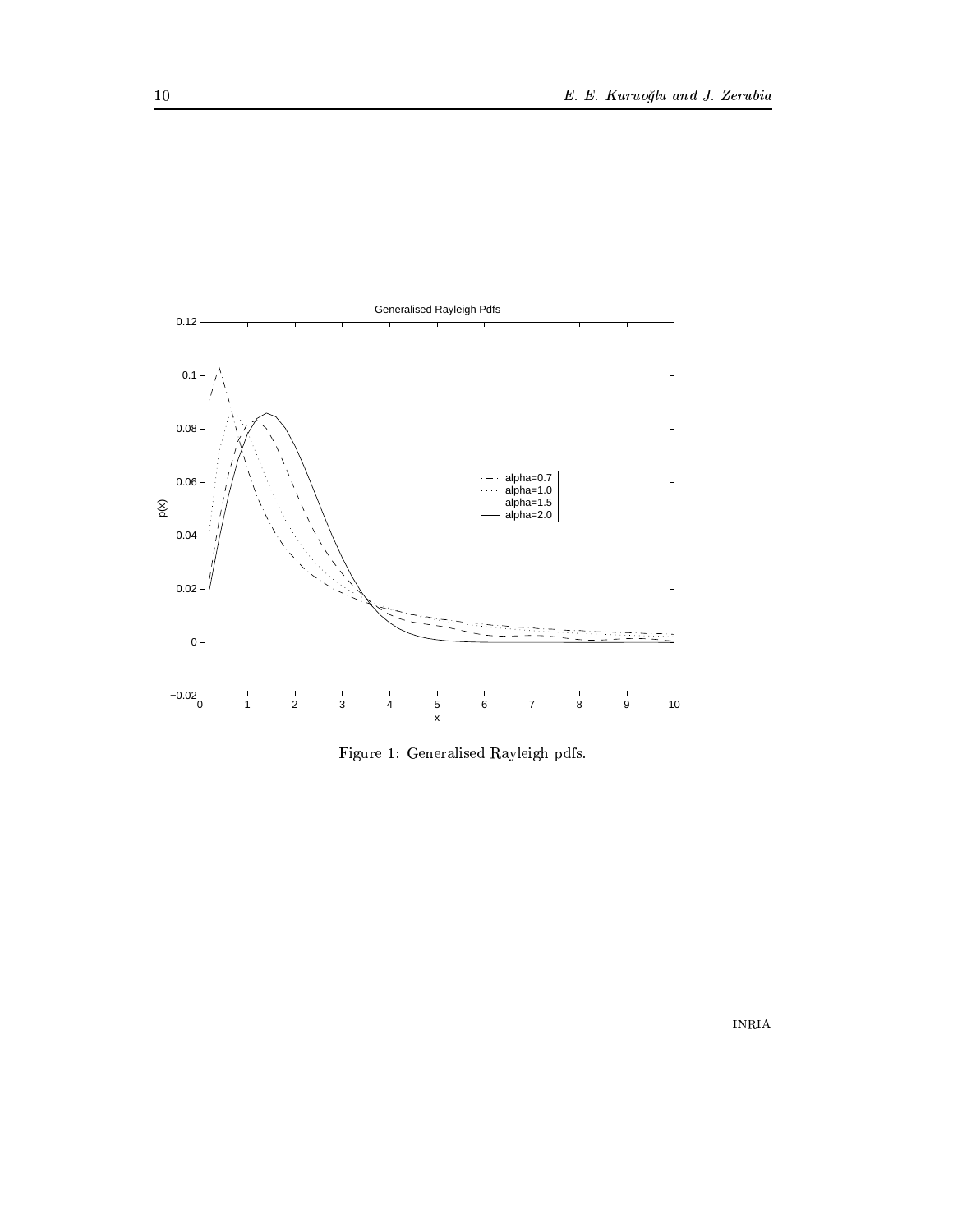We, firstly, change the order of the integration and then make a change of variables  $t = sr.$ 

$$
\int_0^\infty s^{-(p+1)} \exp(-\gamma s^\alpha) \int_0^\infty t^{p+1} J_0(t) dt ds \tag{26}
$$

Next we use the following identity from Abramowitz and Stegun  $(p.489, eq. 11.4.16)$  [1]

$$
\int_0^\infty t^{\mu} J_{\nu}(t) dt = \frac{2^{\mu} \Gamma\left(\frac{\nu + \mu + 1}{2}\right)}{\Gamma\left(\frac{\nu - \mu + 1}{2}\right)}, \ Re(\mu + \nu) > -1, \ Re(\mu) < 1/2 \tag{27}
$$

to obtain

$$
E(r^p) = \frac{2^{p+1}\Gamma\left(\frac{p}{2}+1\right)}{\Gamma\left(-\frac{p}{2}\right)} \int_0^\infty s^{-(p+1)} \exp(-\gamma s^\alpha) \ ds. \tag{28}
$$

Using the following identity from Gradhsteyn and Ryzhik (p. 342, eq. 3.478.1) [5]:

$$
\int_0^\infty x^{\nu-1} \exp(-\mu x^p) dx = \frac{1}{p} \mu^{-\frac{\nu}{p}} \Gamma\left(\frac{\nu}{p}\right), \quad Re(\mu) > 0, Re(\nu) > 0, p > 0 \tag{29}
$$

one arrives at the following formula:

$$
E(\lambda^p) = \frac{2^{p+1}\Gamma(\frac{p}{2}+1)}{\Gamma(-\frac{p}{2})} \frac{\gamma^p \Gamma(-\frac{p}{\alpha})}{\alpha}, \quad -2 < p < -\frac{1}{2}.\tag{30}
$$

#### **Parameter Estimation: Method of Moments**  $5.2$

To obtain the parameter values we solve Eq. (30) for  $\alpha$  and  $\gamma$  against the empirical moments  $E(\lambda^p)$  calculated from data.

To isolate  $\alpha$  in eq. (30), we take the ratio of

$$
\frac{E(\lambda^{2p})}{(E(\lambda^p))^2} = \frac{\Gamma(p+1)\Gamma^2(-\frac{p}{2})}{2\Gamma(-p)\Gamma^2(\frac{p}{2}+1)} \frac{\alpha\Gamma(-\frac{2p}{\alpha})}{\Gamma(-\frac{p}{\alpha})}, \quad -1 < p < -\frac{1}{2}.\tag{31}
$$

 $\gamma$  can be expressed in terms of  $\alpha$  (from eq. (30)):

$$
\gamma = \left(\frac{\Gamma(\frac{p}{2})}{2^{p+1}\Gamma(\frac{p}{2}+1)}\frac{\alpha}{\Gamma(-\frac{p}{\alpha})}\right)^{\alpha/p}.\tag{32}
$$

We would like to solve Eq. (31) for the parameter  $\alpha$  using empirical moment values calculated from data for the left hand side of the equation. Unfortunately, Eq. (31) is a highly nonlinear equation and does not have a compact solution; however, for the range of values of p, the Gamma function is well-behaved and we can always solve Eq.  $(31)$  with any of the numerical optimisation techniques such as bisection [18]. Once  $\alpha$  is obtained, solution for  $\gamma$  is straight-forward from Eq. (32).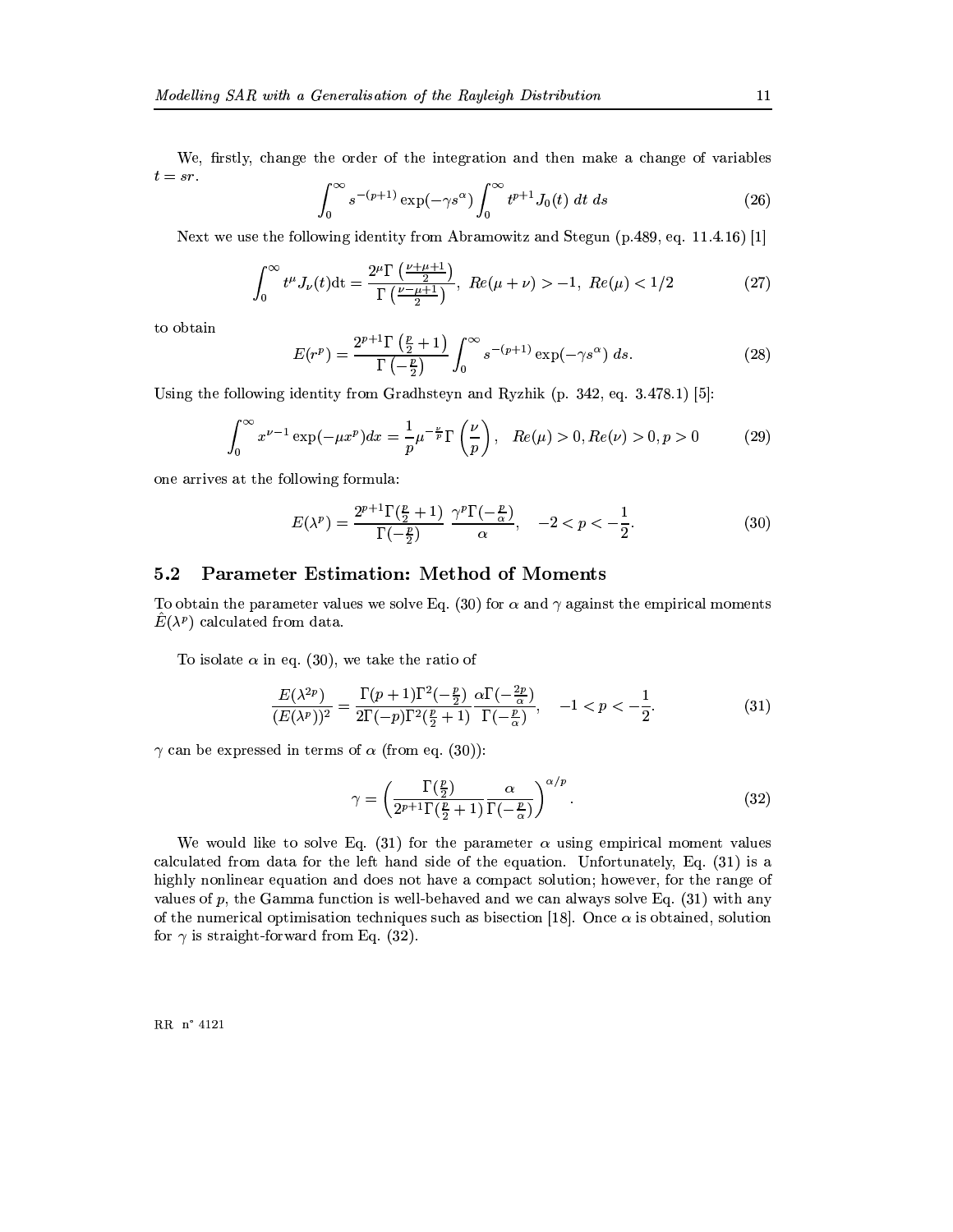#### **Simulation Results** 6

We tested the heavy-tailed Rayleigh model on various images provided by CNES (Centre National d'Etudes Spatiales) which were obtained by the satellite ERS-1 of the European Space Agency. Our simulations showed us that the Generalised Rayleigh Model developed can model all the cases the classical Rayleigh model can, as expected. In addition, it can model various other cases where the tails of the distribution is heavier. We give an example for its performance: a C-Band SAR image of an urban area in Figure (2) and the comparison of its histogram with the classical and generalised Rayleigh model fits in Figure (3). The parameters were estimated to be  $\alpha = 1.37$  and  $\gamma = 331$ .

We further tested the algorithm on X-band SAR images obtained by the DH-6 aircraft of Sandia National labs. An example image is given in Figure (4). We provide a comparison of the performances of Rayleigh, heavy-tailed Rayleigh and Weibull models. The Figure (5) is in logarithmic scale so that the performance difference between Weibull and heavy-tailed Rayleigh distribution in fitting the tails can be clearly seen. Despite heavy-tailed Rayleigh model's algebraic tails, Weibull model has exponential tails which cannot describe the data well enough. The estimated values of  $\alpha$  and  $\gamma$  were 1.50 and 113 respectively in this case.

Experimentally, it has been observed that most urban-area SAR images have  $\alpha$ 's in the range  $[1.2, 1.6]$ . It has also been observed that in some SAR images that contain mixed scenes and for some UHF data, the heavy-tailed Rayleigh model was not successful [8]. We give an example of this observation in Figure  $(6)$  and Figure  $(7)$ .

This may be due to the fact that we considered only symmetric  $\alpha$ -stable distributions in our derivation while a more general model can be obtained starting from general (possibly skewed)  $\alpha$ -stable density function. Unfortunately, in this case, the heavy-tailed Rayleigh model gets much more complicated, which is also reflected in the parameter estimation problem. However, it is a future research direction we are considering. One solution is to directly work on the I and Q components of the SAR image, in which case one use the  $\alpha$ -stable parameter estimation techniques presented in [8].

The assumption of zero location parameter is also questionable since we observed SAR histograms which are shifted from origin. In this case, one can simply estimate the shift and pull the histogram back to the origin and then apply the techniques suggested in this paper. However, care must be taken since the parameter estimation techniques have proved to be very sensitive to the shift. This is due to the use of negative order moments which give emphasis to samples near origin.

Finally, for mixed scenes greater success can be obtained by developing a mixture model which provides flexibility to model multimodal data.

#### $\bf 7$ Conclusions

In this report, we have developed a generalisation of the classical Rayleigh model for SAR images and provided a novel technique based on negative order moments for parameter estimation. The model provides us more flexibility in SAR image modelling and showed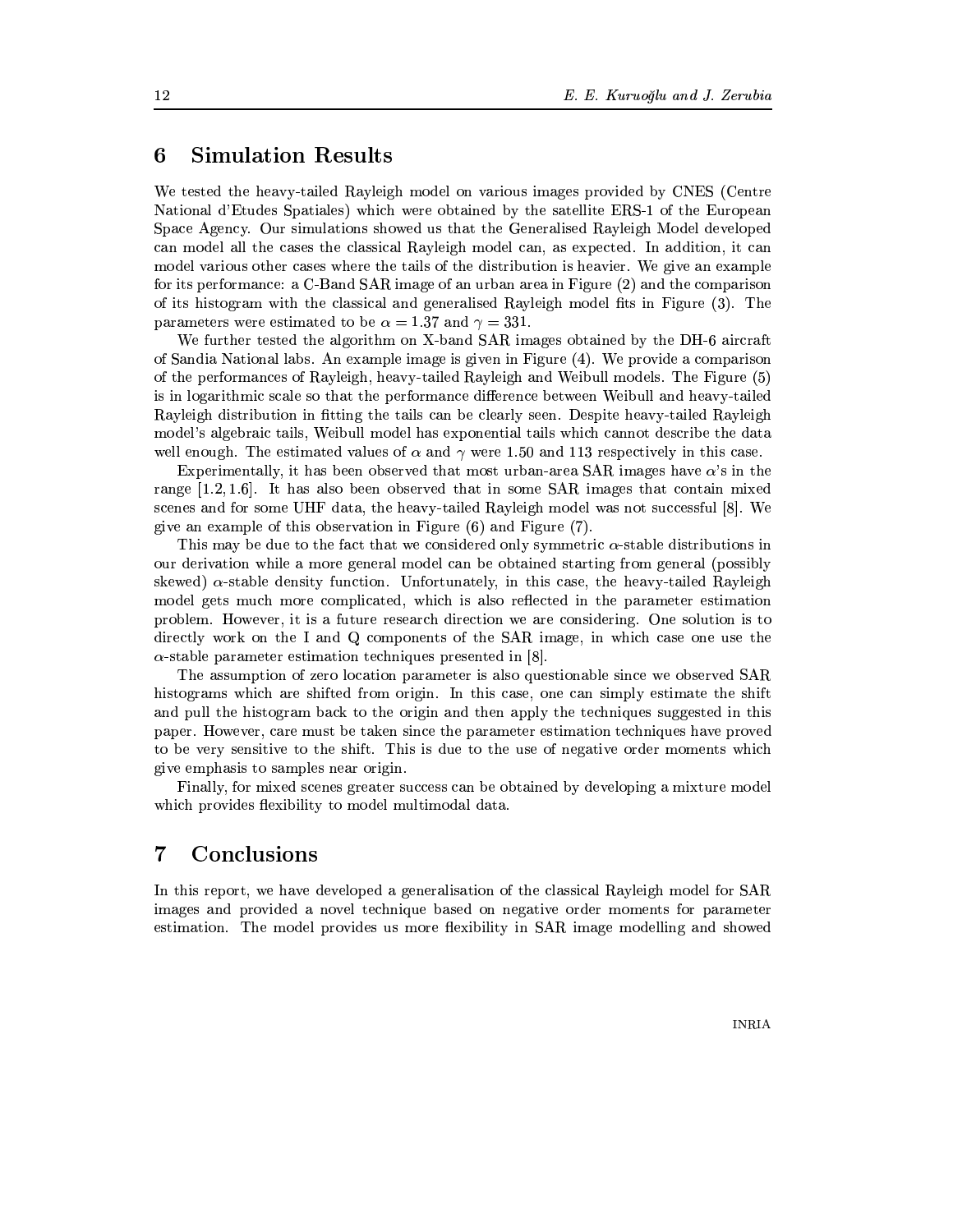

Figure 2: C-Band SAR image of an urban area



Figure 3: Histogram of Fig. 2, and classical and generalised Rayleigh model fits to it.

 $RR \nightharpoonup 4121$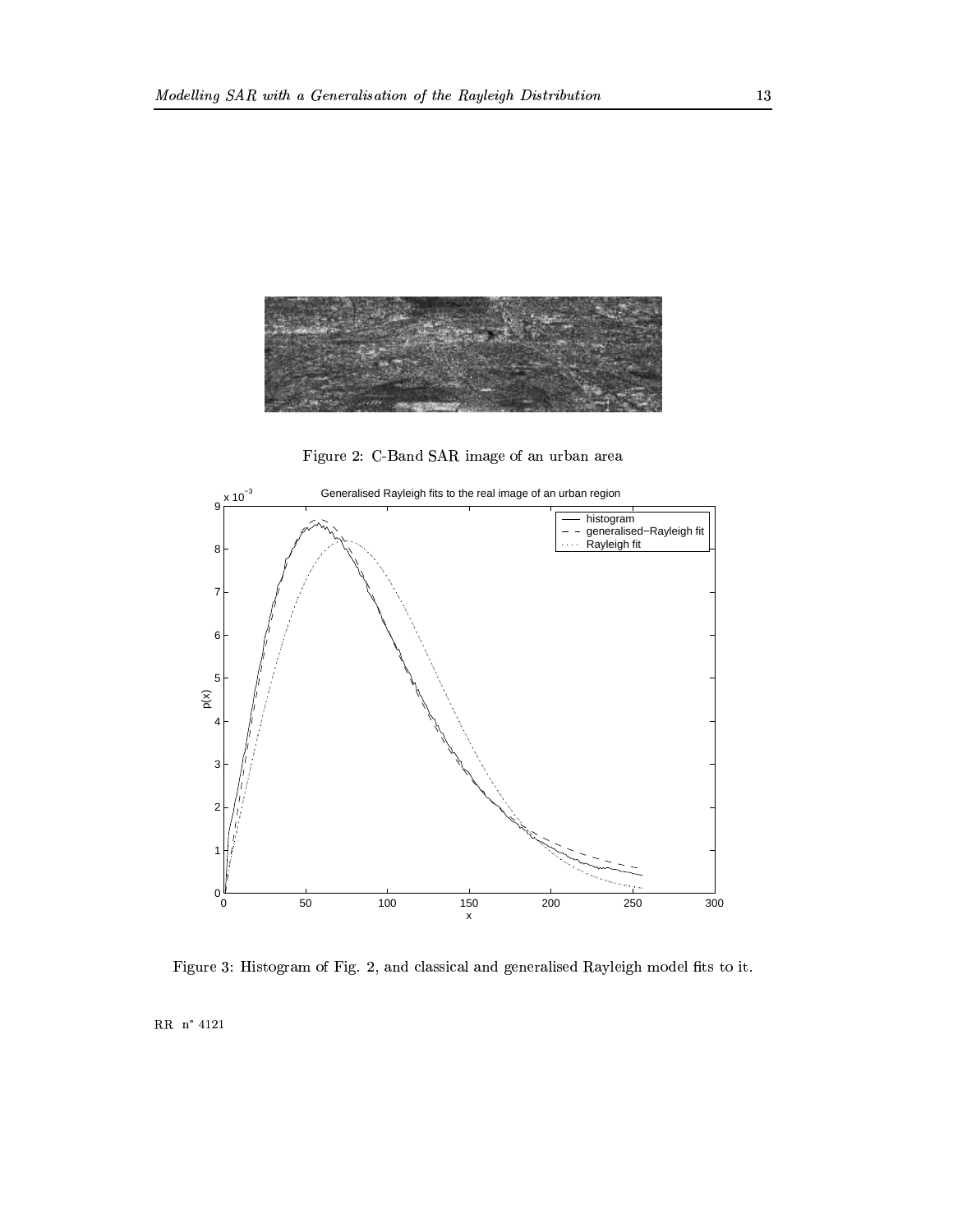

mvastistismus[av=rwtate]istisdizEkovatwa tutisdizEkovatwa tutisdizEkovatwa tutisdizEkovatwa tutisdizEkovatwa tu logarithmic scales.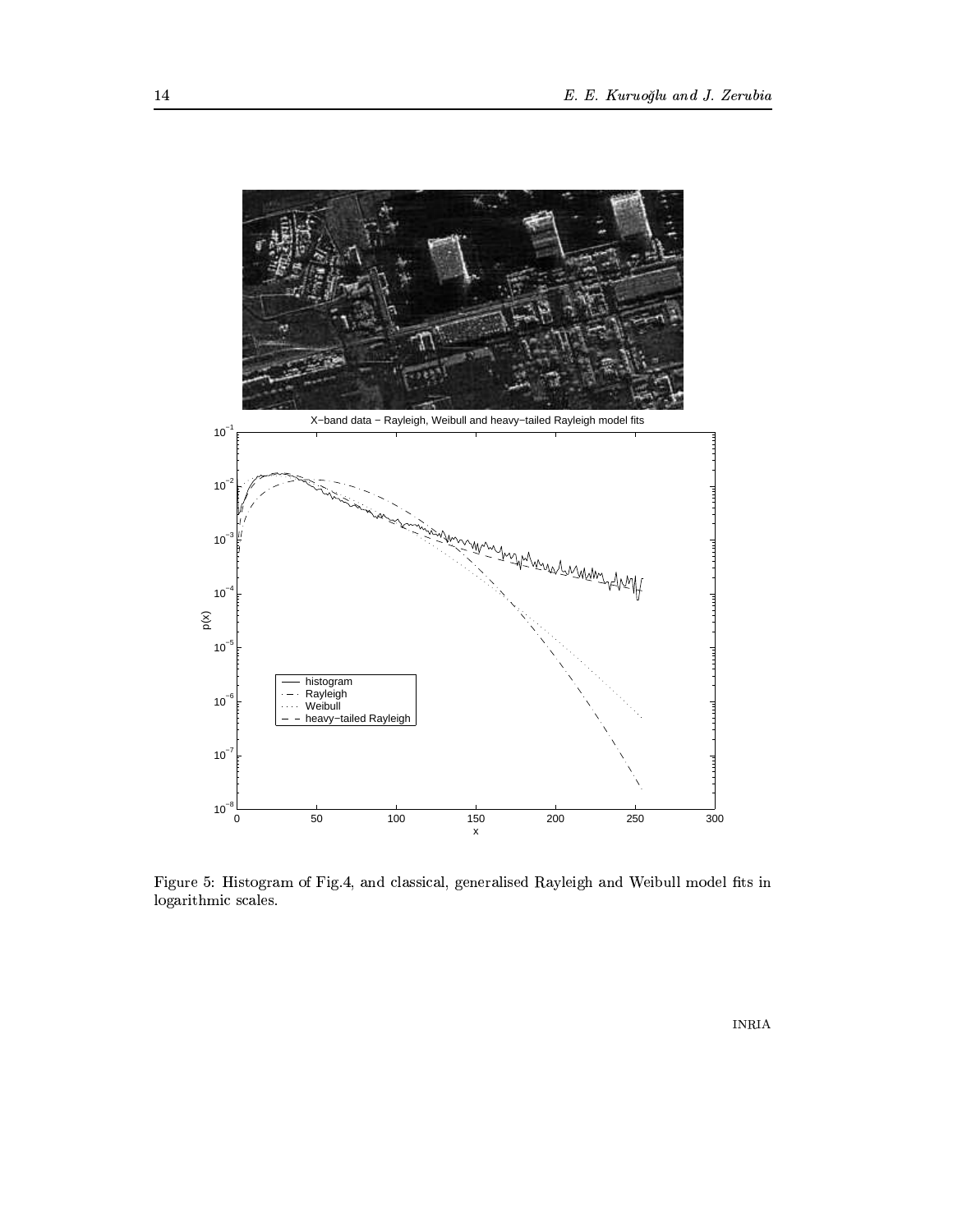

Figure 6: UHF-Band ( > 125 GHz) SAR, 2m resolution, obtained by Sandia National labs DH-6 Aircraft

success in examples that the classical Rayleigh distribution was unsuccessful. The future research directions are: 1) running a thorough survey on SAR images recorded in various conditions to gain an understanding of the relation between the model parameters and the medium properties, 2) development of a more general heavy-tailed Rayleigh distribution considering the skewed case as well, 3) devising techniques based on this new model for eliminating speckle noise.

### References

- [1] M. Abramowitz and I. A. Stegun. Handbook of Mathematical Functions. Dover Publications, New York, NY, 1972.
- [2] A. Banerjee, P. Burlina, and R. Chellappa. Adaptive target detection in foliage-penetrating SAR images using alpha-stable models. IEEE-Transactions on Image Processing, 8(12):1823– 1831, 1999.
- [3] F. Bowman. *Introduction to Bessel Functions*. Dover Publications, New York, NY, 1968.
- [4] J. W. Goodman. Some fundamental properties of speckle. Journal of the Optical Society of America, 66(11):1145-1150, November 1976.
- [5] S. I. Gradshteyn and I. M. Ryzhik. Table of Integrals, Series, and Products. Academic Press, New York, NY, 1965.
- [6] J. Ilow and D. Hatzinakos. Analytic alpha-stable noise modeling in a Poisson field of interferents or scatterers. IEEE-Transactions on Signal Processing, 46(6):1601-1611, 1998.
- [7] J. K. Jao. Amplitude distribution of composite terrain clutter and the K-distribution. IEEE Transactions on Antennas and Propagation, vol.AP-32(10):1049-62, 1984.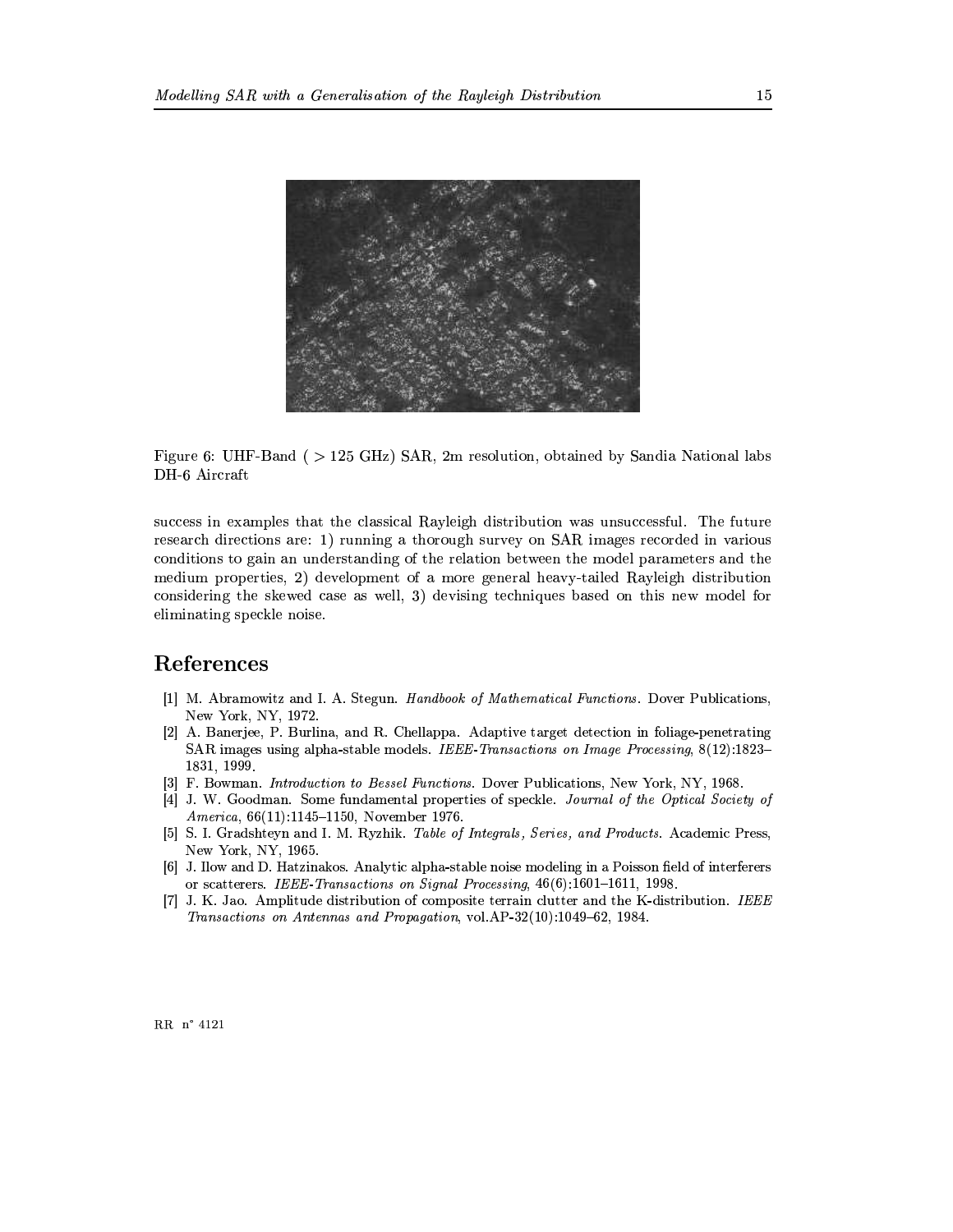

Figure 7: Histogram and the log-histogram of the UHF data and the generalised Rayleigh  $\bmod$ fit

 $\sf INRIA$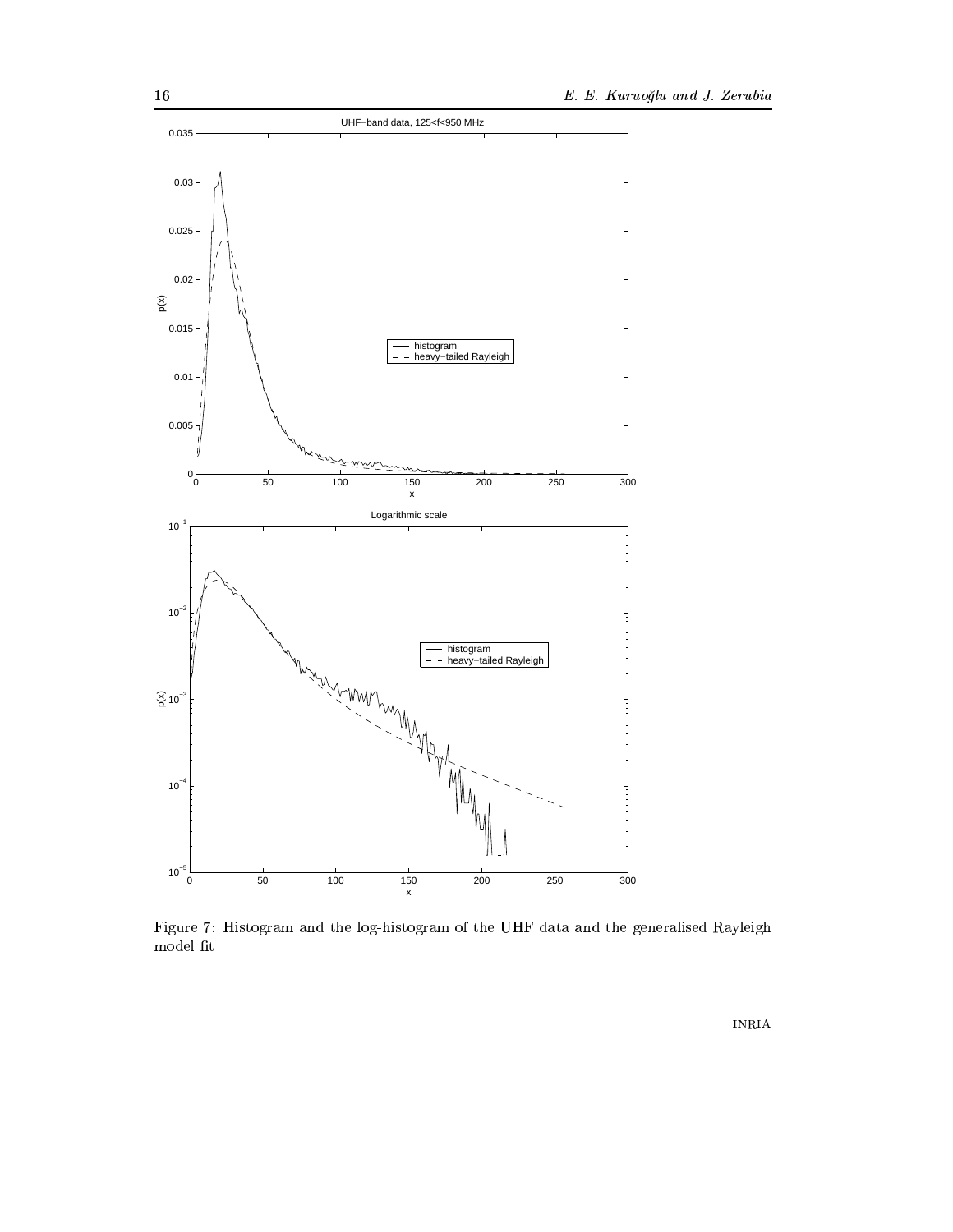- [8] E. E. Kuruoglu. Density parameter estimation skewed  $\alpha$ -stable distributions. IEEE Transactions on Signal Processing, submitted in June 2000.
- [9] E. E. Kuruoglu and J. Zerubia. Modelling images with  $\alpha$ -stable textures. In *Physics in Signal* and Image Processing, PSIP, Marseille, France, 2001.
- [10] S. Kuttikkad and R. Chellappa. Non-Gaussian CFAR techniques for target detection in high resolution SAR images. In Proceedings ICIP 94, pages 910-14, 1994.
- [11] P. Levy. Calcul des Probabilités. Gauthier-Villars, Paris, France, 1925.
- [12] B. Mandelbrot. The variation of certain speculative prices. J. Business, 36:394-419, 1963.
- [13] C. L. Nikias and M. Shao. Signal Processing with Alpha-Stable Distributions and Applications. John Wiley & Sons, New York, NY, 1995.
- [14] J. P. Nolan and A. Swami. Workshop on Applications of Heavy-tailed Distributions in Economics, Statistics and Engineering. editors, Washington, DC, 1999.
- [15] B. Pesquet-Popescu and J. Pesquet. Bidimensional a-stable models with long-range dependence. In IEEE Workshop on Nonlinear Signal and Image Processing, volume 1, pages 199-203, 1999.
- [16] R. D. Pierce. RCS characterization using the alpha-stable distribution. Proceedings of IEEE 1996 National Radar Conference, pages 394-419, 1996.
- [17] O. V. Poliannikov, Y. Bao, and H. Krim. Levy Processes for Image Modeling. In IEEE Signal Processing Workshop on Higher-Order, June 14-16, 1998.
- [18] W. H. Press, B. P. Flannery, S. A. Teukolsky, and W. T. Vetterling. Numerical Recipes in C. Cambridge University Press, New York, NY, 1990.
- [19] G. Samorodnitsky and M. S. Taqqu. Stable Non-Gaussian Random Processes: Stochastic Models with Infinite Variance. Chapman & Hall, New York, 1994.
- [20] M. Sekine and Y. Mao. Weibull Radar Clutter. IEE Press, London, UK, 1990.
- [21] F. T. Ulaby and M. C. Dobson. Handbook of Radar Statistics for Terrain. Artech House, Dedham, MA, 1989.
- [22] R. R. Zito. The shape of SAR histograms. Computer Vision, Graphics, and Image Processing, 43:281-293, 1988.